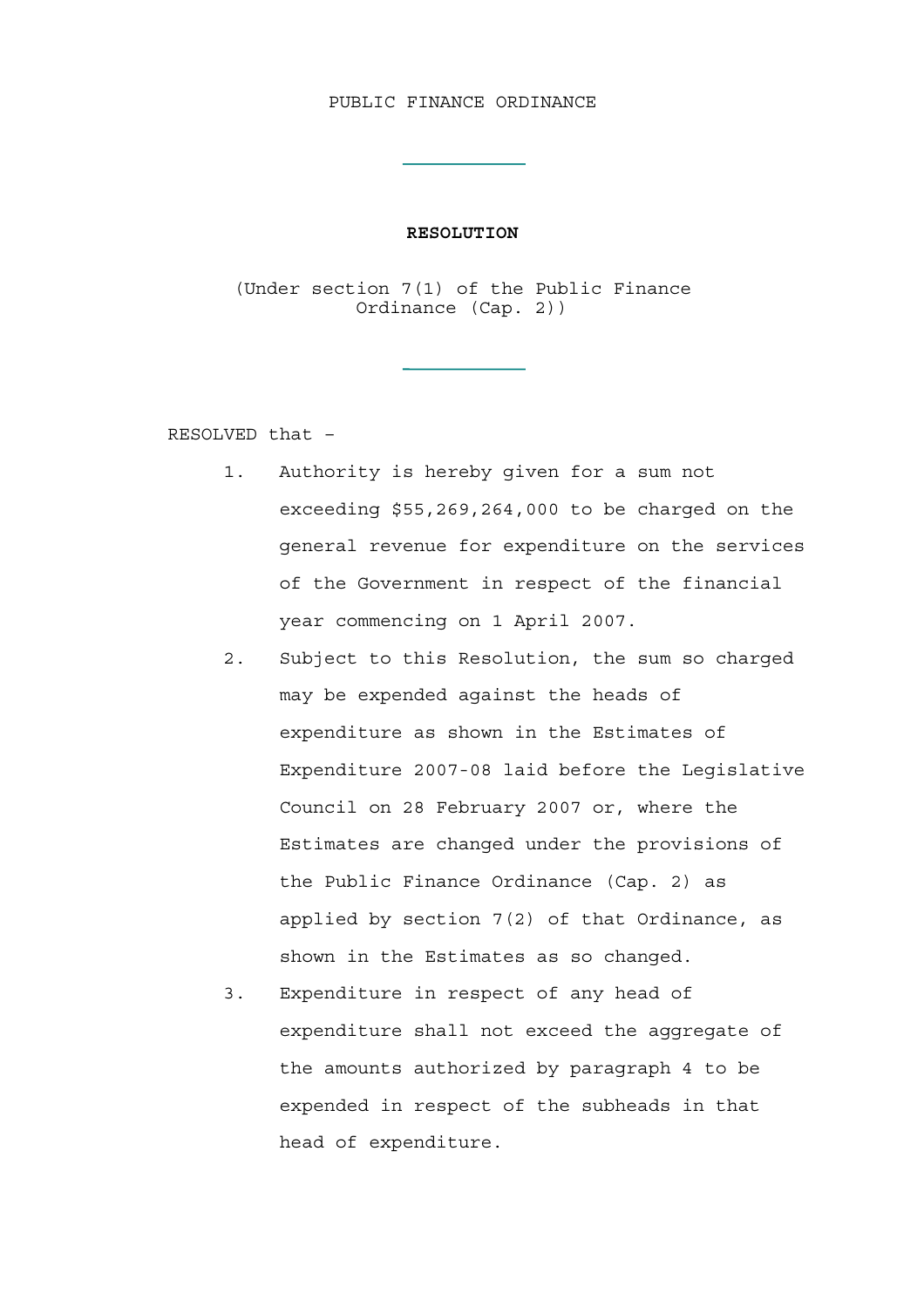- 4. Expenditure in respect of each subhead in a head of expenditure shall not exceed –
	- (a) in the case of an Operating Account Recurrent subhead of expenditure, an amount equivalent to –
		- (i) except where the subhead is listed in the Schedule to this Resolution, 20% of the provision shown in the Estimates in respect of that subhead;
		- (ii) where the subhead is listed in the Schedule to this Resolution, the percentage of the provision shown in the Estimates in respect of that subhead that is specified in the Schedule in relation to that subhead; and
	- (b) in the case of an Operating Account Non-Recurrent subhead of expenditure or Capital Account subhead of expenditure, an amount equivalent to 100% of the provision shown in the Estimates in respect of that subhead,

or such other amount, not exceeding an amount equivalent to 100% of the provision shown in the Estimates in respect of that subhead, as may in any case be approved by the Financial Secretary.